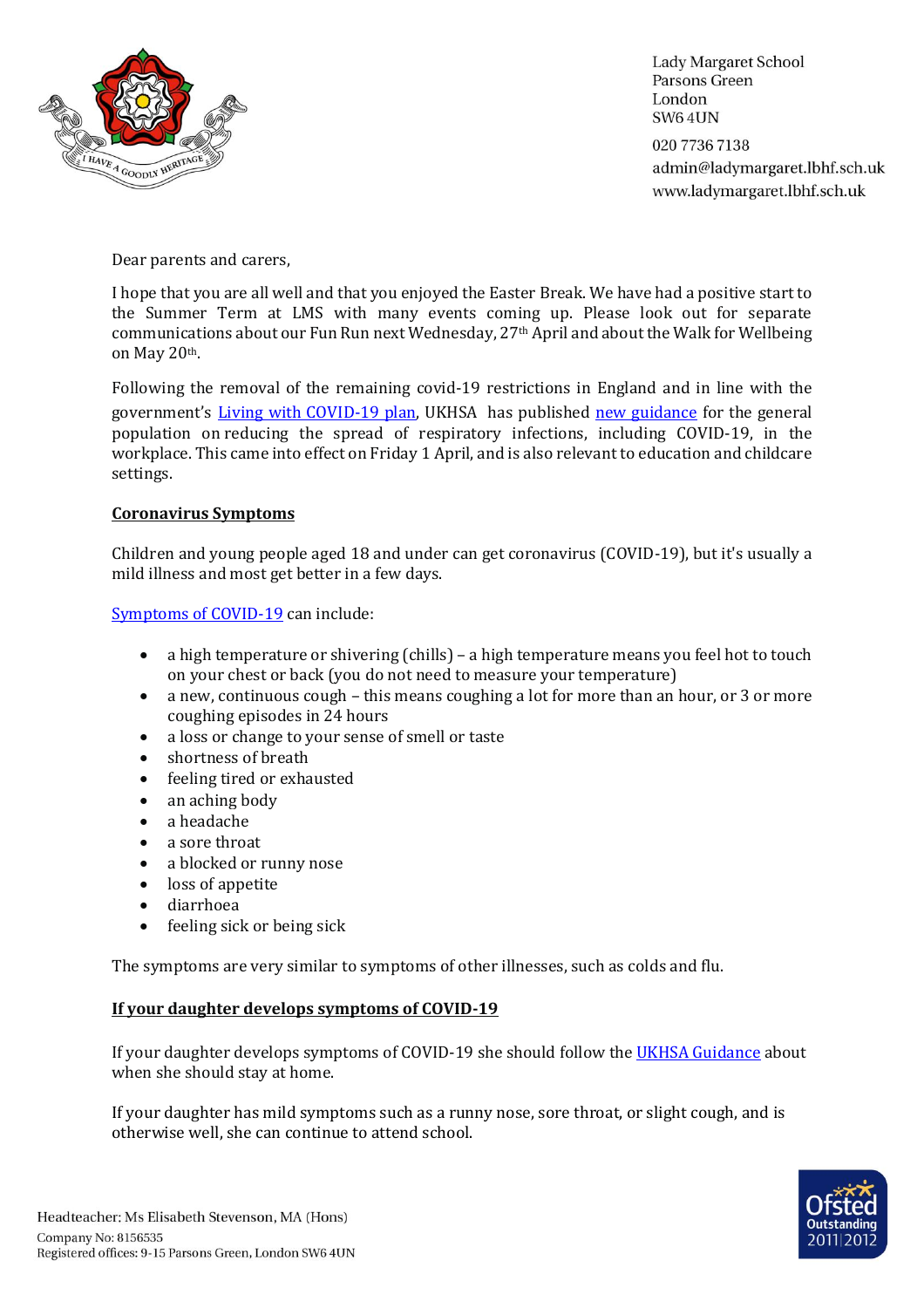If your daughter is unwell and has a high temperature she should stay at home and avoid contact with other people, where she can. She can return to school and resume normal activities when she no longer has a high temperature and she is well enough to attend.

All children and young people with respiratory symptoms should be encouraged to cover their mouth and nose with a disposable tissue when coughing and/or sneezing and to wash their hands after using or disposing of tissues.

If you are concerned about your daughter's symptoms, or they are worsening, seek medical advice by contacting NHS 111. In an emergency dial 999.

# **Covid-19 Testing**

Free testing for coronavirus (COVID-19) from the NHS has ended for most people in England and the free testing services previously available at pharmacies, test sites, community collection points such as libraries, schools, nurseries and universities have closed.

It is not recommended that children and young people are tested for COVID-19 unless directed to by a health professional.

If a child or young person has a positive COVID-19 test result they should try to stay at home and avoid contact with other people for 3 days after the day they took the test, if they can. After 3 days, if they feel well and do not have a high temperature, the risk of passing the infection on to others is much lower. This is because children and young people tend to be infectious to other people for less time than adults.

Children and young people who usually go to school, college or childcare and who live with someone who has a positive COVID-19 test result should continue to attend as normal.

# **Who can get a free NHS COVID-19 test**

There are a small number of people who will still be able to get free COVID-19 tests from the NHS. To find out if you are eligible to get a free NHS COVID-19 test, refer t[o NHS guidance](https://www.nhs.uk/conditions/coronavirus-covid-19/testing/get-tested-for-coronavirus/).

### **If your daughter develops symptoms of Covid-19 at school**

If your daughter develops symptoms of Covid-19 whilst at school she must inform her class teacher or go to Reception immediately. Parents/carers will then be notified by phone/text and she will be sent home immediately. Anyone with symptoms should avoid using public transport and, wherever possible, be collected by a member of their family or household.

### **Absence reporting**

If your daughter has coronavirus symptoms or has received a positive test result, you must follow the usual protocol for student absence reporting (email the school on [admin@ladymargaret.lbhf.sch.uk](mailto:admin@ladymargaret.lbhf.sch.uk) or call reception on 020 7736 7138).

We very much hope that we will continue to stay well as a school community this term, that our Year 11 and 13 students will have a smooth public examination season and that we will be able to enjoy the many events of a more 'normal' Summer Term at LMS. By following this updated guidance, we aim to hold the balance of making sure we are protecting everyone and keeping